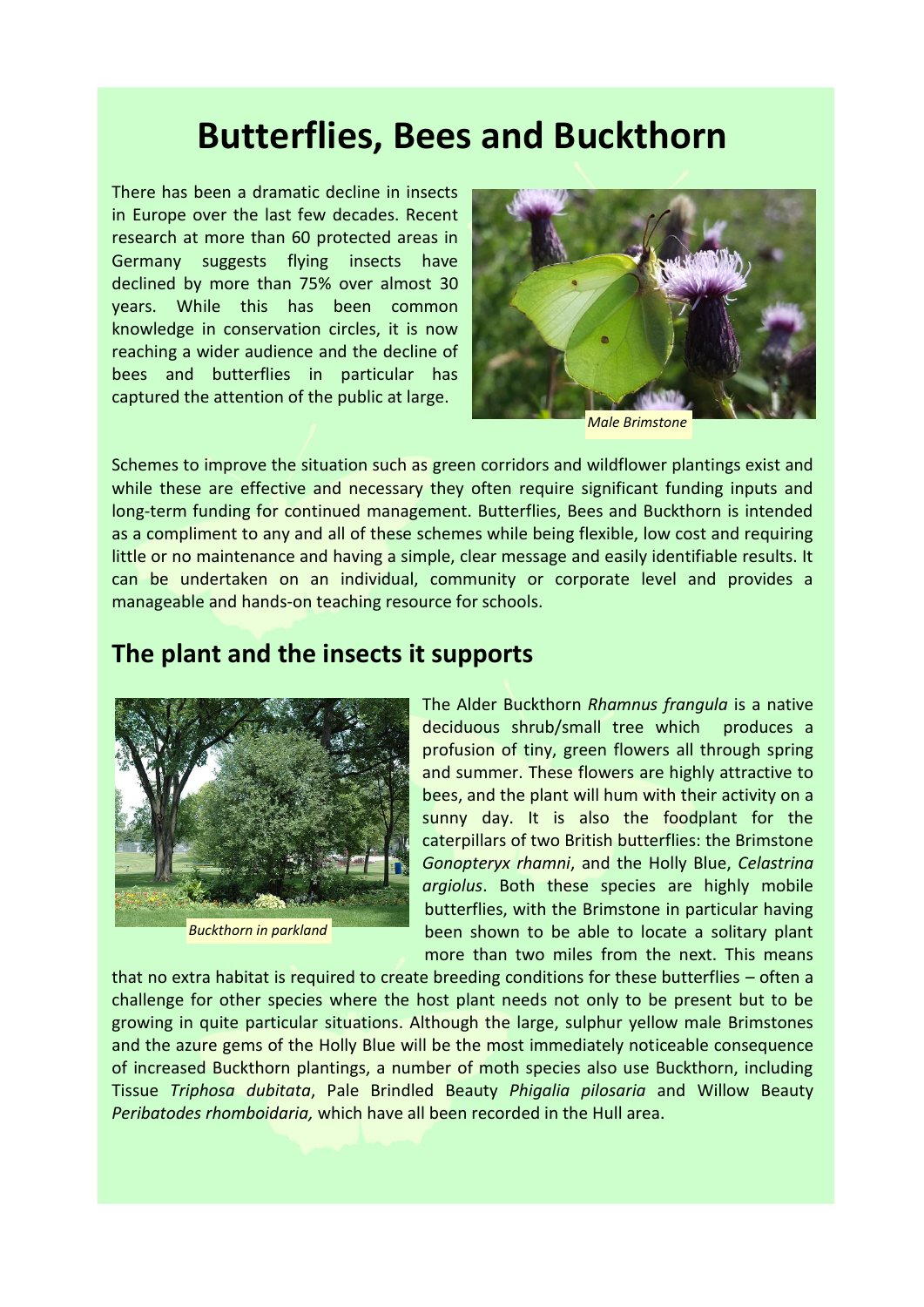# **Versatile and hardy**

Buckthorn is hardy, fast growing and versatile. It will grow in woodland, along woodland edge, alone, as part of a hedge or in a corner of a garden or park. It will cope with annual cutting or pruning as necessary, as part of a hedgerow or to manage its size as part of municipal planting or ornamental garden. It is easily planted as a whip in the winter months and will grow successfully on the clay soils of the Holderness Plain. After two or three years it will be producing enough foliage to support



Brimstone caterpillars through to adult butterflies.



The Holly Blue caterpillar doesn't feed on the leaves but on the flowers, and as it grows larger, the developing berries. Cutting is best undertaken during winter to protect caterpillars and allow berries to be eaten.

*Holly Blue*

# **For the birds**

Crucially most of the caterpillars will not become butterflies or moths. Instead they form a vital part of the diet of the chicks of a wide range of birds in spring and early summer. The young of several once abundant species like the sparrow require live food and the drop in insect numbers has been directly linked to their decline.





The copious small flowers produce a wealth of berries by the autumn that are a further source of food for birds as winter approaches.